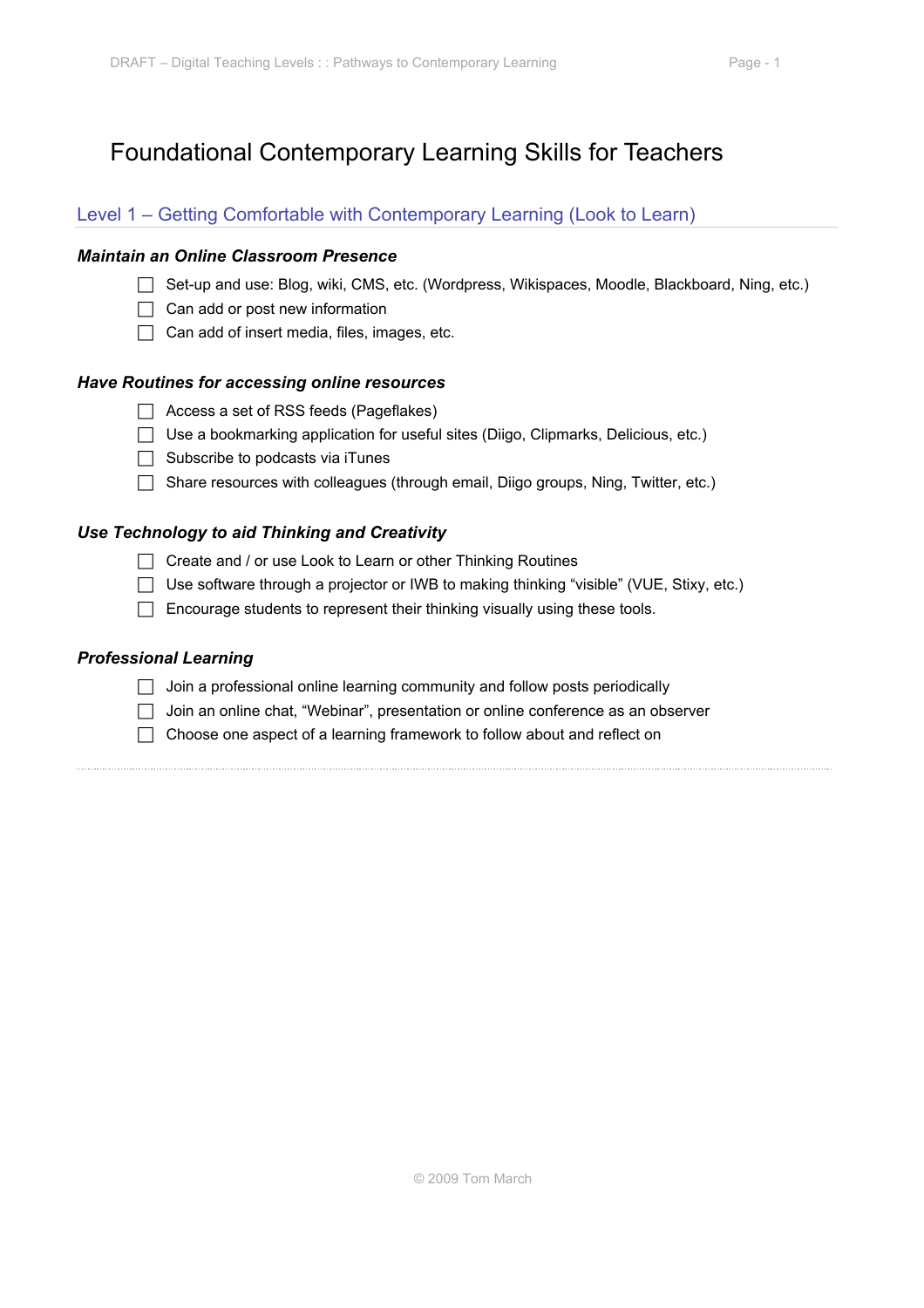# Level 2 – Integrating Contemporary Learning into Classroom Life (Beginning ClassPortals)

#### *Teacher use of the Online Classroom Space*

- $\Box$  Regularly update the online space as an extension of classroom practice
- $\Box$  Draw from online resources (Pageflakes) to enrich learning
- $\Box$  Easily add text, links, images or multimedia to the Web space
- $\Box$  Use categories / tags to organise site content and users

#### *Student use of the Online Classroom Space*

- $\Box$  Students contribute to the online space through comments or adding content
- $\Box$  Students, parents or others access the Web space from outside the school
- $\Box$  Students take on tasks like reviewing RSS feeds and adding bookmarks
- $\Box$  Students may have their own area within the space or have author rights to publish
- $\Box$  Students contribute to social learning networks through tools like Clipmarks, Diigo and Dipity

#### *Promoting student online discussions*

- $\Box$  Create opportunities for students to meaningfully contribute to the space
- $\Box$  Encourage students to share interesting resources with the group

#### *Scaffolding Advanced Thinking*

- $\Box$  Regularly model use of mind-mapping, etc. software to represent topics
- $\Box$  Ask students to lead such modelling sessions
- $\Box$  Experiment with new Visible Thinking software and strategies
- Explore cognitive scaffolding tools to prompt higher performance (Exploratree, Decide Already, Thesis Builder, etc.)
- $\Box$  Highlight relationships between current resources and course content
- $\Box$  Use a thematic focus related to subject matter
- $\Box$  Critique resources with students to refine understandings

# *Participating in online Collaborations or communities*

- $\Box$  Join online projects or partnerships to work with others online
- $\Box$  Identify online locations that share your interests and visit them regularly

# *Developing Habits of Mind and a Joy in Learning*

- $\Box$  Use the exploration of online resources to focus on a core set of topics or issues
- $\Box$  Encourage students to specialise in aspects of the topics that particularly interest them
- $\Box$  Set up monitoring or tracking approaches that enable long-term data collection or observations
- $\Box$  Overtly integrate use of cognitive terminology into the vocabulary of the classroom
- Consciously support autonomy, competence and group relatedness as students follow interests